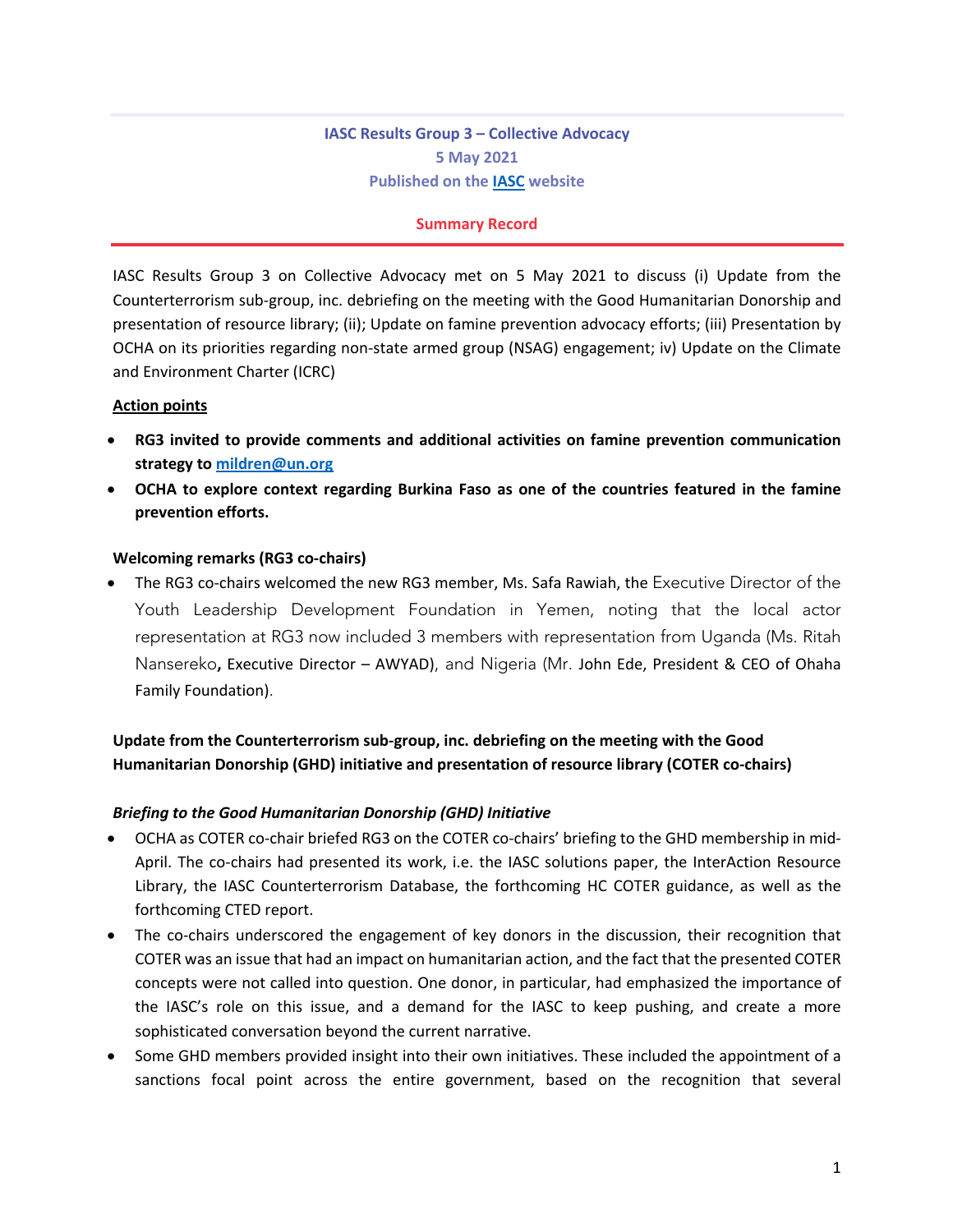ministries/departments were usually involved in COTER issues within the government; and the initiation of an internal government review on sanctions policies to assess the impact of these policies.

• As the tools were now in place, generating a consensus on practical solutions will be the area requiring follow-up by the IASC as well as presenting more consolidated evidences of impact

## *Presentation of the InterAction Resource Library on Counterterrorism Measures and Impacts on Humanitarian Action*

- InterAction as COTER co-chair presented its published report "**Detrimental Impacts: How Counter-Terror Measures Impede Humanitarian Action"** summarizing the key findings and recommendations from the resource library, noting that this report corresponds to the IASC Principals' request in December 2019 of 'deepening the evidence base' of the impact of COTER measures on humanitarian action. The analysis is based on a review of some 50 COTER reports and the common definitions used are in alignment with the CTED report and the IASC Counterterrorism Database. The report was rolled out to the GHD and the HNPW in April, and InterAction also disseminated it to donors and its NGO constituency.
- The resource library comprises two tools: the impact catalogue (categorized into operational, legal, security, financial, and reputational ones) and the recommendation catalogue, which comprises a list of recommendations pooled to six relevant stakeholders over nearly 20 years. The recommendations catalogue has highlighted repeated recommendations to the same stakeholders, implying the lack of COTER policy movement. Almost half of the recommendations have targeted states and donors.
- In terms of key findings, 203 impacts have been recorded between 2011 and 2018, with the majority being operational in nature. Common contexts where impacts occurred were OPT, Somalia, Syria, Yemen, and Nigeria. States and donor governments were cited as originators of COTER policies of more than 50% of the catalogued impacts, and therefore nearly half of the catalogued recommendations were geared towards them (with other recommendations targeting UN entities and multilateral institutions, Banks and financial institutions, and Civil society).
- ICVA commended the work of the COTER group, and referred to the complementary work taken forward by RG1 on more operational Bureaucratic and Administrative Impediments.

## **Update on famine prevention advocacy efforts**

- OCHA presented the **communications strategy for the High-Level Task Force on Preventing Famine** (spanning from April to September 2021), circulated to RG3 the day of the meeting. The key objectives of the strategy are: i) advocating for famine prevention resources made available by donors for 8.4 m people in 4 countries (Burkina Faso, northeast Nigeria, South Sudan, and Yemen), ii) advocating for improved access to the people in need; iii) joining up efforts on data and real-time information. The strategy aims to elevate the work of IASC members, rather than the taskforce itself; and highlights that based on experience of the four famines in 2017 and 2018, adequate resources will avert a famine.
- A trello board was set up, as well as two hashtags of #fightfamine and #fighthunger for more sensitive contexts. The strategy also contains a set of **HLTF key messages and a table outlining advocacy opportunities**, e.g. a virtual mission of OCHA's donor support group to Burkina Faso and northeast Nigeria in the latter part of May; famine prevention side events during POC week (starting May 24<sup>th</sup>) and ECOSOC HAS, a senior official meeting on Yemen on 1 June led by ECHO and Sweden, etc.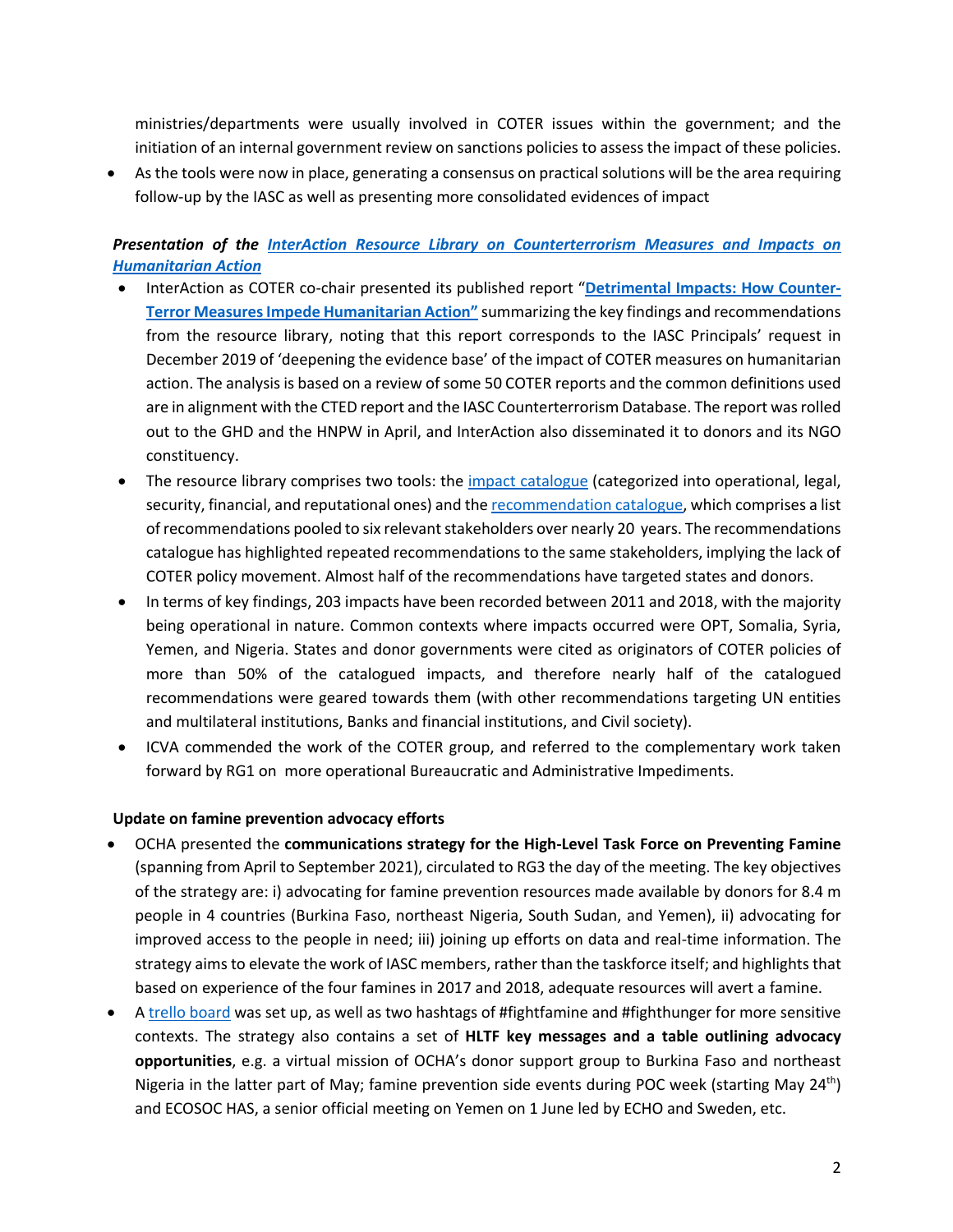- The RG3 co-chairs and WFP drew attention to the report of the Global Network against Food Crises, which had released the 2021 Global Report on Food Crises on 5 May.
- ICVA and WFP highlighted that the **NGO Open letter on Famine Prevention** addressing States and launched on 20 April had just over 300 signatures from civil society members when sign-on closed. Thanks to the efforts of media/comms colleagues from a number of NGOs, and acknowledging the support of colleagues from WFP/OCHA/FAO, extensive online and media coverage was received, with over 350 unique articles/mentions in more than 50 countries, including a number of high-profile pieces. Accordingly, such successful inter-agency collaboration demonstrated how the community can come together on critical issues.
- For ICVA, the next steps focus on advocacy with States/Donors, including a working dialogue with donor representatives in early May; a briefing on the G7 famine compact with the UK on 11 May; and ICVA Member States briefing on 10 June. To this end, the HLTF communications strategy presents a useful resource. The issue regarding the monitoring of advocacy efforts was also raised.
- The RG3 co-chairs encouraged involvement of Safa and John, as RG3 local actor representatives from two of the four countries (Yemen and Nigeria) in the implementation of the HLTF communications strategy.

# **Presentation by OCHA on its priorities regarding non-state armed group (NSAG) engagement (Dominique Gassauer/OCHA)**

- The RG3 co-chairs noted the importance of NSAG engagement, also in the context of famine prevention and counterterrorism, recalling that according to the ICRC, some 60-70 m people living in areas beyond government control.
- Ms. Gassauer noted that she is the New York-based focal point for OCHA's Civil-Military Coordination Service, which will be based in Istanbul.
- In terms of trends, many non-state armed groups are part of the same conflict, and the level and tactics of engagement by humanitarian actors to ensure humanitarian access varies based on the nature of the NSAG, their chain of command, communication means, etc.
- Obstacles to obtaining access include **bureaucratic impediments** as a result of longer lasting conflicts and economies of war taking hold, with humanitarian actors becoming to some extent part of these economies. Obstacles include NSAG's demands for humanitarian personnel records; travel permissions that are difficult to obtain; requests to pay taxes or customs duties.
- Another trend observed constitutes the **diversification of aid** with a growing number actors involved in the response, including as a result of localization following the World Humanitarian Summit (WHS). Accordingly, continuous advocacy to ensure and clarify the respect of humanitarian principles, including in localized responses is key.
- Finally, the **politicization of aid** following the interventions in Afghanistan and Iraq is compounded by the fact that the top 5 humanitarian donors account for 70 % of funding in 2021. This begs the question to which extent the perception of operational independence can be guaranteed in some contexts where the top donors may have competing political interests.
- OCHA's role in NSAG engagement is to ensure a coordinated approach to such engagement. The extent to which OCHA staff engage with NSAG depends on the context and needs of the HCT. Accordingly,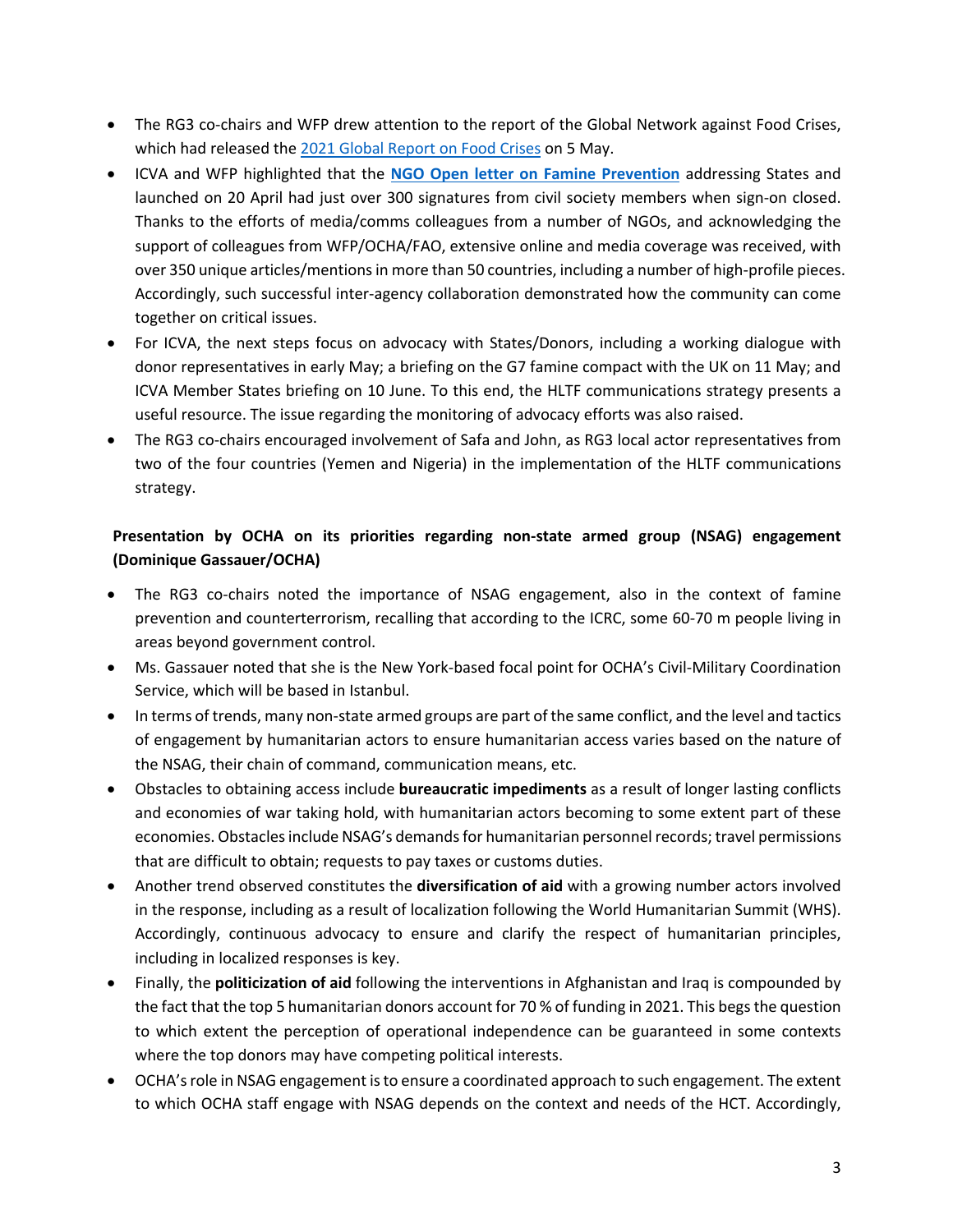OCHA's role may imply an **advisory role**, e.g. in Afghanistan where NGOs usually have their own contacts with actors on the ground; or a more direct role, e.g. in Mali in terms **of trainings, capacitybuilding with different NSAG**. Coordination mechanisms are also adapted to the context and can include access working groups or civil-military coordination mechanisms, at the national or subnational level. Another OCHA priority is to **advise the HC and deputy HCs** on NSAG engagement, during predeployment and throughout deployment.

- In terms of main bottlenecks of humanitarian engagement with NSAG, they can arise from the side of NSAG, humanitarian actors, and states.
	- As for NSAG, the more **local the groups**, **the greater** is usually their sensitivity towards the needs of people under their control, and **their willingness to engage with humanitarians** via a principled approach, with the onus being on the humanitarians to undertake outreach and build outreach.
	- As for humanitarians, the inability to reach out to NSAG and build trust due to the inability to obtain **security clearances**, represents an importantobstacle. In this context, the IASC guidelines on the use of armed escorts representing in times of last (as opposed to first) resort is of critical relevance.
	- As for states **counterterrorism measures** may represent a dissuasive factor of engaging with NSAG for frontline responders, and the leadership. In this context, the senior legal advisor at OCHA helps clarify related concerns and reassuring humanitarian leadership existing legal and normative framework.
- The RG3 co-chairs concluded that NSAG engagement will feature at an OPAG session on 27 May.

## **Update on the Climate and Environment Charter (ICRC)**

- Ms. Catherine-Lune Grayson-Courtemanche/ICRC explained that the version of the 2.5 page Climate and Environment Charter circulated to RG3 with the invitation was currently under sign-off by the leadership of ICRC and IFRC. It should be adopted by 20 May and then be opened for other organizations to sign on. The Charter was also socialized as a HNPW event, where the speakers spoke about what the Charter meant to their organization.
- At the 33rd International Conference of the Red Cross and Red Crescent, in December 2019, the IFRC and the ICRC adopted a pledge on "Strengthening the resilience of communities to climate change and environmental degradation through climate-smart humanitarian action." In the pledge, IFRC and ICRC committed to promoting a transformational change across the humanitarian sector by leading a consultative process to develop a new, simple, accessible, and **aspirational Climate and Environment Charter** that will be made available to the wider humanitarian sector for adoption in the spirit of the 1994 Code of Conduct in Disaster Relief. IFRC and ICRC established an advisory group with representatives of organizations and networks across the humanitarian sector, including national Red Cross/Red Crescent societies, humanitarian networks, UN agencies, and climate/environmental experts.
- Feedback was received from some 150 humanitarian organizations, a discussions were also held within the RG3 climate change sub-group. The 7 commitments are structured in terms of priority. The first core commitment is about stepping up the humanitarian response to the growing needs and helping people adapt to the climate crisis. The second core commitment is about maximizing environmental